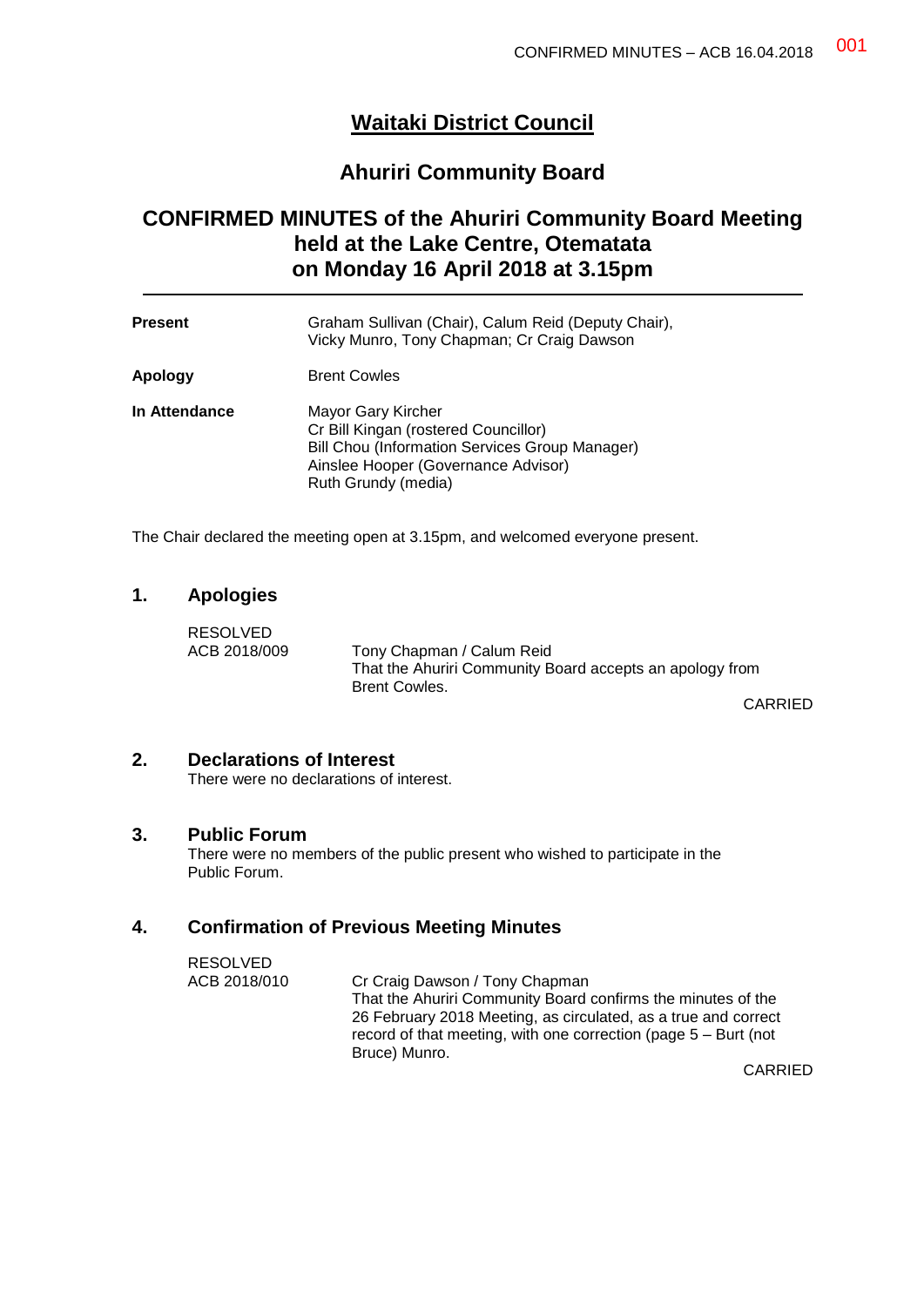### **5. Separate Rate Accounts and Funds Available for Distribution for Community Projects**

The report, as circulated, presented information about the separate rate accounts and the funds available for distribution to community projects within the Ahuriri ward.

After discussion, the following was AGREED:

**Request for Action:** That officers advise, in the Financial Update to the next meeting, what each fund relates to and the applicable criteria about how the funds can be spent. **ACTION: Board Secretary to refer to Finance Team for action [completed]**

Cr Craig Dawson suggested to members that it was time for the Board to start linking funds to projects in order to not risk overrating.

The Mayor suggested that the Board consider what it wants to do with the \$5K allocated to community boards each year, and encourage the community to put forward project ideas to the Board. With regard to the Board's submission on the Long Term Plan, he also suggested that the Board do not include any projects within the community visioning documents that the Board could already support through its discretionary funding, and instead focus only on those where Council input was being sought.

RESOLVED

ACB 2018/011 Calum Reid / Vicky Munro That the Ahuriri Community Board:

- 1. Receives the schedule detailing movements in and balances of separate rate accounts within the Ahuriri ward; and
- 2. Receives the report detailing movements in and the unspent balance of funds available for distribution to community projects within the Board's ward.

CARRIED

### **6. Building Consents Issued in Ahuriri Ward for the months of February and March 2018**

The report, as circulated, provided the Ahuriri Community Board with a list of building consents issued in Ahuriri Ward for the months of February and March 2018.

RESOLVED

ACB 2018/012 Cr Craig Dawson / Tony Chapman That the Ahuriri Community Board receives the information.

CARRIED

#### **7. Recreation Update**

The memorandum, as circulated, updated the Ahuriri Community Board on routine work, maintenance issues and progress on minor projects from 14 February to 3 April 2018.

Board members discussed their preference to have drinking fountains in each of the three towns, and believed there would be economies of scale to be gained if they were purchased at the same time.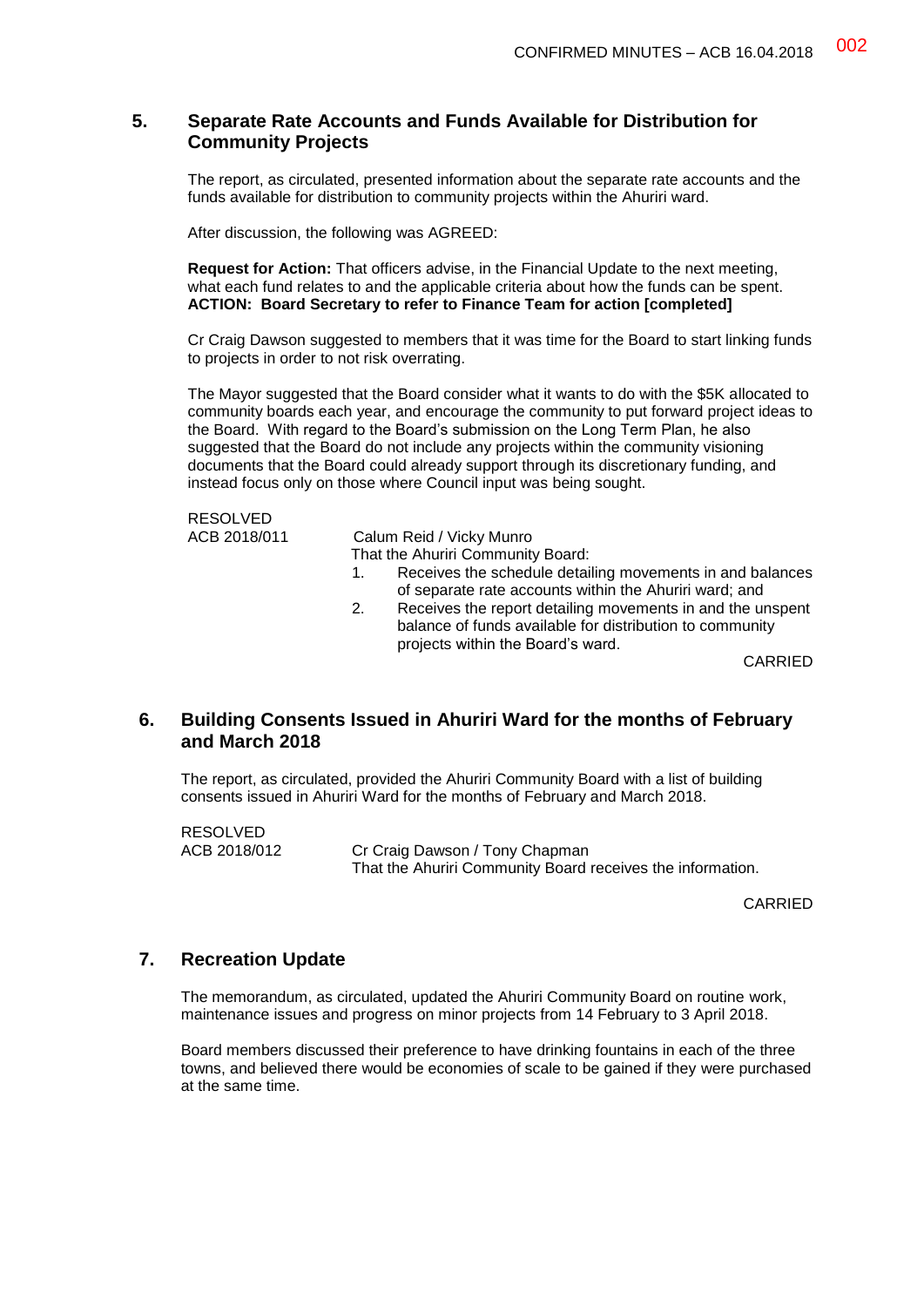| <b>RESOLVED</b><br>ACB 2018/014 | Cr Craig Dawson / Calum Reid<br>That the Ahuriri Community Board approves the purchase of a<br>drinking fountain for installation in each of the three townships<br>(Kurow, Otematata and Omarama), with funding to come from the<br>minor parks improvement fund for the Ahuriri Ward.<br><b>CARRIED</b> |  |
|---------------------------------|-----------------------------------------------------------------------------------------------------------------------------------------------------------------------------------------------------------------------------------------------------------------------------------------------------------|--|
| <b>RESOLVED</b><br>ACB 2018/015 | Cr Craig Dawson / Vicky Munro<br>That the Ahuriri Community Board receives and notes the<br>information.<br>CARRIED                                                                                                                                                                                       |  |

#### **8. Assets Update**

The memorandum, as circulated, updated the Board on issues, operations and projects managed by the Assets Group, occurring within the Ahuriri Ward since the last Board meeting on 26 February 2018.

There was brief discussion as follows:

- One of the **picnic tables** would be built in Otematata beside the road, and the other would be built later once a location had been agreed for it.
- Concerns had been raised by some ratepayers about the **footpath construction work**. It was noted that the CRM process was available for handling complaints.
- REQUEST FOR ACTION: The Board asked that closer monitoring of contractors' work be undertaken, especially with regard to quality and performance aspects. **ACTION: Board Secretary to refer to Assets Group Manager [completed[**

| <b>RESOLVED</b><br>ACB 2018/016 | Cr Craig Dawson / Vicky Munro<br>That the Ahuriri Community Board requests a workshop with                                                                                           |         |
|---------------------------------|--------------------------------------------------------------------------------------------------------------------------------------------------------------------------------------|---------|
|                                 | Council officers to discuss contracts and monitoring.                                                                                                                                | CARRIED |
| <b>RESOLVED</b><br>ACB 2018/017 | Cr Craig Dawson / Calum Reid<br>That the Ahuriri Community Board requests a workshop with<br>Council officers regarding the rates shortfall of \$250K for the<br>Kurow water supply. | CARRIED |
| <b>RESOLVED</b><br>ACB 2018/018 | Calum Reid / Graham Sullivan<br>That the Ahuriri Community Board receives and notes the<br>information.                                                                              | CARRIED |

#### **9. Elected Members' and Executive Management's Information Report**

The report, as circulated, presented collated updates from Elected Members of the Ahuriri Community Board and of Council, and from Executive Management, in order to share information about matters and events that have occurred since the previous Board meeting. Part I included reports from the Chair, Board Members, and Community Councillor. Part II included the Mayor's and Chief Executive's Reports to the 27 March 2018 Council Meeting, and the Health and Safety Update to the Finance, Audit and Risk Committee Meeting on 20 March 2018.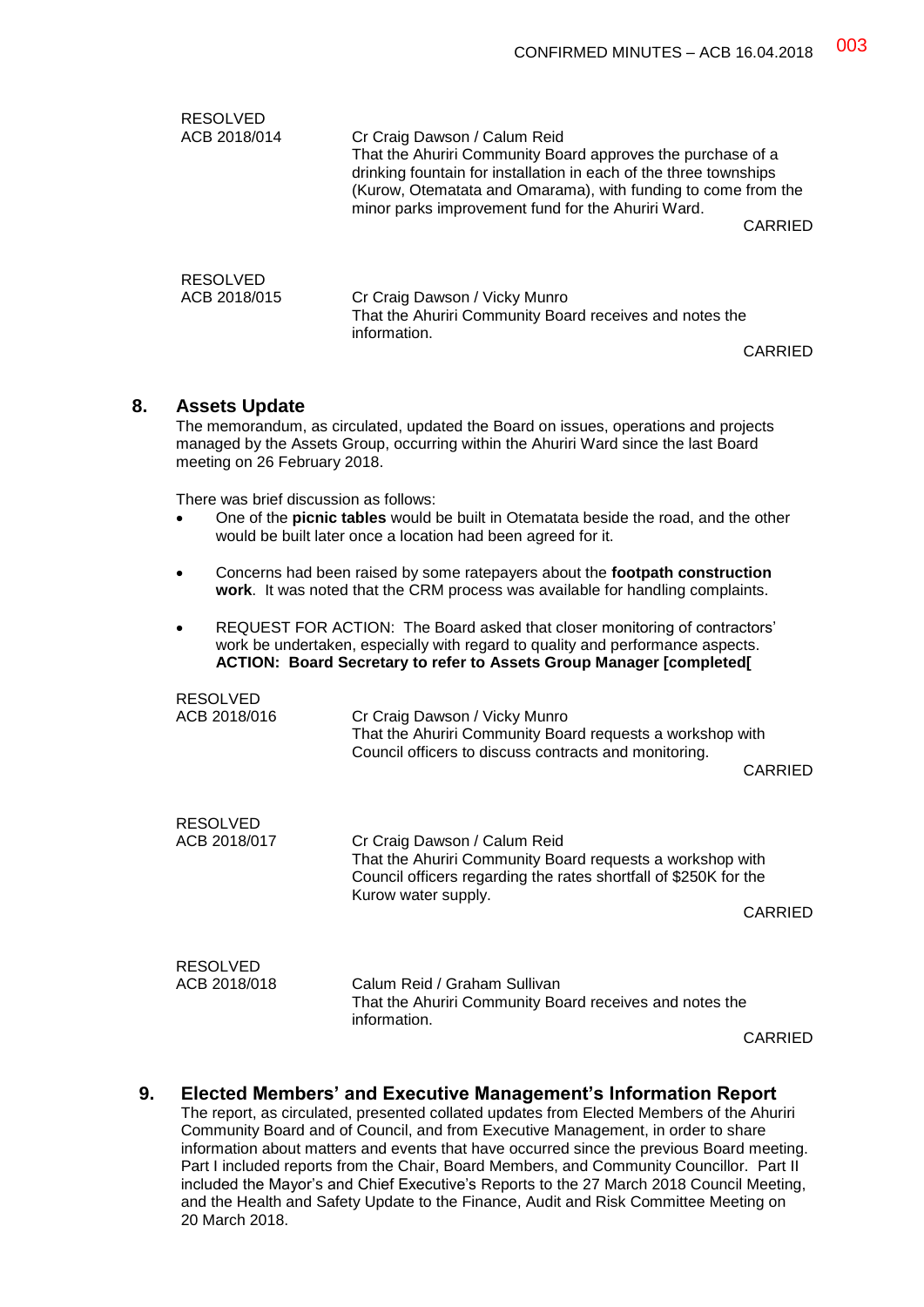Board Member Calum Reid shared his report contribution with the meeting, and the Chairman shared emailed comments received from Brent Cowles. The general discussion on the Elected Members' reports highlighted the following topics:

 **Community visioning outcomes** – The Board agreed to distribute these to those who had participated in the visioning workshops as soon as possible. The Board would also meet to give members' the opportunity to comment on the ideas that had been put forward.

 **Kurow Playground** – The Upper Waitaki Valley Society was considering engaging one contractor to liaise with all the relevant parties for a coordinated approach to this project. The Society is liaising with the Board, and a project proposal for the playground is expected within the month.

 **Kurow Island Boat ramp** – Problems with the boat ramp not performing as intended during low water flows had been brought to the Board's attention. It was suggested that two large slabs of concrete were required to stabilise the ramp, and that quotations should be sought for the work in order for the Board to then confirm whether the repair work could proceed and with what funding. It was agreed that the Board wanted the work to be done, but there were issues of ownership of the island that needed to be resolved first.

| <b>RESOLVED</b><br>ACB 2018/019 | Cr Craig Dawson / Calum Reid<br>That the Ahuriri Community Board seeks Council officer assistance<br>to investigate the ownership and ongoing maintenance of the boat<br>ramp at Kurow Island, and report back to the Board on that and<br>options for funding and user pay charges for the Board's<br>consideration.<br><b>CARRIED</b> |
|---------------------------------|-----------------------------------------------------------------------------------------------------------------------------------------------------------------------------------------------------------------------------------------------------------------------------------------------------------------------------------------|
| <b>RESOLVED</b><br>ACB 2018/020 | Cr Craig Dawson / Calum Reid<br>That the Ahuriri Community Board receives and notes the<br>information in part 1 of the report.                                                                                                                                                                                                         |

CARRIED

The Mayor's report was taken as read. Discussion focused on LTP matters, as follows:

- A councillor LTP consultation session would be held this Saturday at the Omarama Four Square (12.30pm – 2.00pm).
- Publicity and Councillor involvement.

Information Services Group Manager provided an overview of recent upgrades to information services. Online payments could now be made by members of the public.

The Chief Executive's Report was taken as read. The Mayor outlined the progress to date with the district's bid for a UNESCO Global Geopark, and noted that the Expression of Interest application would be submitted by the 30 April deadline. He noted that there were a number of elements to the bid, and the connections between them were becoming stronger and stronger.

There was brief discussion on the Big Data workshop which the Council had hosted on 27 March. The Chairman had attended on behalf of the Board.